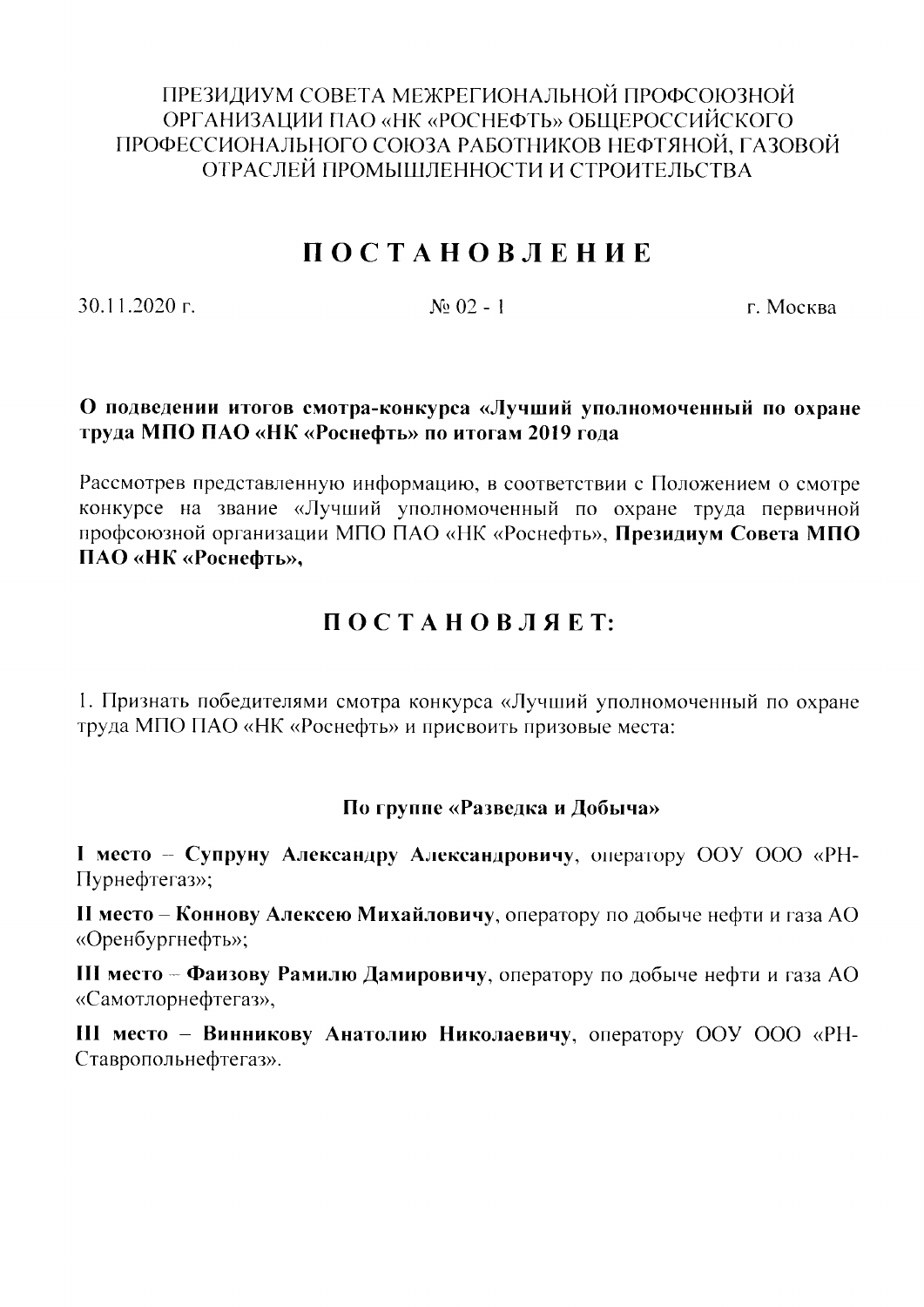#### По группе «Нефтегазопереработка и Нефтегазохимия»

I место - Ахметову Алексею Александровичу, слесарю  $\Pi$ O ремонту технологических установок АО «Новокуйбышевский НПЗ»;

II место – Бурикову Станиславу Львовичу, старшему оператору установки ПАО АНК «Башнефть» «Башнефть-Новойл»;

III место - Сычковой Светлане Валерьевне, старшему оператору установки биологической очистки сточных вод ПАО «Саратовский НПЗ»:

## По группе «Сервис и Сбыт»

I место - Софоновой Екатерине Андреевне, главному специалисту по профилактической работе ОПР и ОР УПБ и АСР на объектах ООО «РН-Северная нефть». 000 «РН-Морской терминал Архангельск» ООО «РН-Пожарная безопасность»:

II место - Шапошникову Павлу Игоревичу, управляющему АЗС ПАО «НК «Роснефть»-Кубаньнефтепродукт»;

III место - Фроловой Людмиле Николаевне, управляющему АЗК АО «Воронежнефтепродукт».

2. Наградить победителей второго этапа смотра - конкурса дипломами первой, второй и третей степени.

3. Главному бухгалтеру МПО ПАО «НК «Роснефть» Жидковой В.В., перечислить денежные средства из профсоюзного бюджета за счет средств профсоюзных взносов в размере:

- 100 000 (сто тысяч) рублей на счет ППО ООО «РН-Пурнефтегаз» в качестве премии за I место в блоке «Разведка и Добыча»;

- 100 000 (сто тысяч) рублей на счет ОППО АО «Новокуйбышевский НПЗ» в качестве премии за I место в блоке «Нефтегазопереработка и Нефтегазохимия»;

- 100 000 (сто тысяч) рублей на счет ОППО ООО «РН-Пожарная безопасность» за I место в блоке «Сервис и Сбыт»;

- 70 000 (семьдесят тысяч) рублей на счет ППО АО «Оренбургнефть» в качестве премии за II место в блоке «Разведка и Добыча»;

- 70 000 (семьдесят тысяч) рублей на счет ППО Башнефть-Переработка в качестве премии за II место в блоке в блоке «Нефтегазопереработка и Нефтегазохимия»;

- 70 000 (семьдесят тысяч) рублей на счет ППО ПАО «НК «Роснефть»-Кубаньнефтепродукт» за II место в блоке «Сервис и Сбыт»;